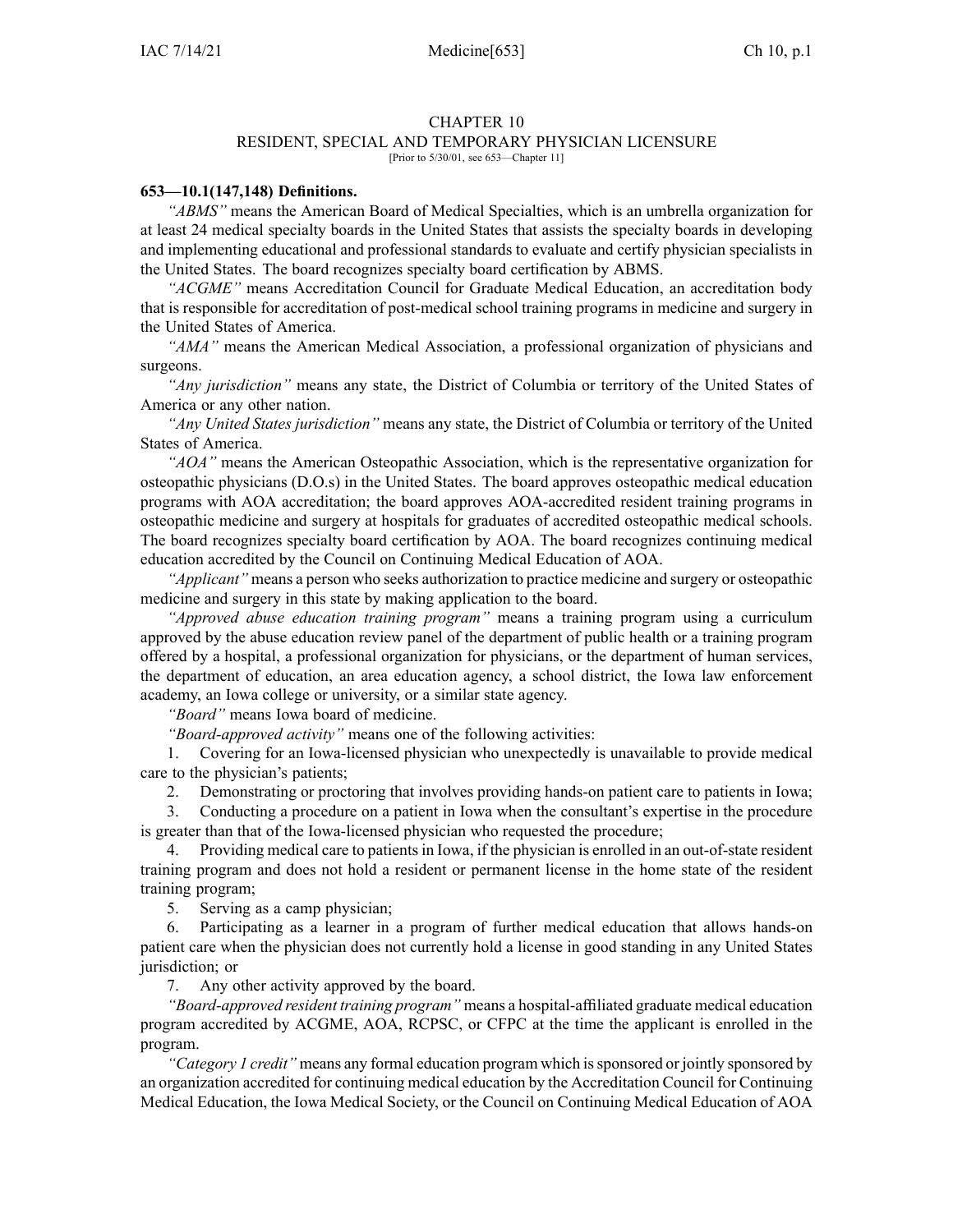that is of sufficient scope and depth of coverage of a subject area or theme to form an educational unit and is planned, administered and evaluated in terms of educational objectives that define a level of knowledge or <sup>a</sup> specific performance skill to be attained by the physician completing the program. Credits designated as formal cognates by the American College of Obstetricians and Gynecologists or as prescribed credits by the American Academy of Family Physicians are accepted as equivalent to category 1 credits.

*"CFPC"* means the College of Family Physicians of Canada.

*"Committee"* means the licensure committee of the board.

*"ECFMG"* means the Educational Commission for Foreign Medical Graduates, an organization that assesses the readiness of international medical school graduates to enter ACGME-approved residency programs in the United States of America.

*"FCVS"* means the Federation Credentials Verification Service, <sup>a</sup> service under the Federation of State Medical Boards that verifies and stores core credentials for retrieval whenever needed.

*"FSMB"* means the Federation of State Medical Boards, the organization of medical boards of the United States of America.

*"Incidentally called into this state in consultation with <sup>a</sup> physician and surgeon licensed in this state"* as set forth in Iowa Code section [148.2\(5\)](https://www.legis.iowa.gov/docs/ico/section/148.2.pdf) means all of the following shall be true:

1. The consulting physician shall be involved in the care of patients in Iowa only at the reques<sup>t</sup> of an Iowa-licensed physician.

2. The consulting physician has <sup>a</sup> license in good standing in another United States jurisdiction.

3. The consulting physician provides expertise and actsin an advisory capacity to an Iowa-licensed physician. The consulting physician may examine the patient and advise an Iowa-licensed physician as to the care that should be provided, but the consulting physician may not personally perform procedures, write orders, or prescribe for the patient.

4. The consulting physician practices in Iowa for <sup>a</sup> period not greater than 10 consecutive days and not more than 20 total days in any calendar year. Any portion of <sup>a</sup> day counts as one day.

5. The Iowa-licensed physician requesting the consultation retains the primary responsibility for the managemen<sup>t</sup> of the patient's care.

*"LCME"* means Liaison Committee on Medical Education, an organization that accredits educational institutions granting degrees in medicine and surgery. The board approves programs that are accredited by LCME.

*"Medical degree"* means <sup>a</sup> degree of doctor of medicine and surgery or osteopathic medicine and surgery or comparable education from an international medical school.

*"Permanent licensure"* means licensure granted after review of the application and credentials to determine that the individual is qualified to enter into practice. The individual may only practice when the license is in current, active status.

*"Postgraduate training"* means graduate medical education, e.g., an internship, residency or fellowship, in <sup>a</sup> hospital-affiliated training program approved by the board at the time the applicant was enrolled in the program.

*"Practice"* means the practice of medicine and surgery or osteopathic medicine and surgery.

*"RCPSC"* means the Royal College of Physicians and Surgeons of Canada.

*"Resident physician"* means <sup>a</sup> physician enrolled in an internship, residency or fellowship.

*"Resident training program"* means <sup>a</sup> hospital-affiliated graduate medical education program that enrolls interns, residents or fellows and may be referred to as <sup>a</sup> postgraduate training program for purposes of licensure.

*"Service charge"* means the amount charged for making <sup>a</sup> service available on line and is in addition to the actual fee for <sup>a</sup> service itself. For example, one who renews <sup>a</sup> license on line will pay the license renewal fee and <sup>a</sup> service charge.

*"Training for chronic pain management"* means required training on chronic pain managemen<sup>t</sup> identified in [653—Chapter](https://www.legis.iowa.gov/docs/iac/chapter/653.11.pdf) 11.

*"Training for end-of-life care"* means required training on end-of-life care identified in [653—Chapter](https://www.legis.iowa.gov/docs/iac/chapter/653.11.pdf) 11.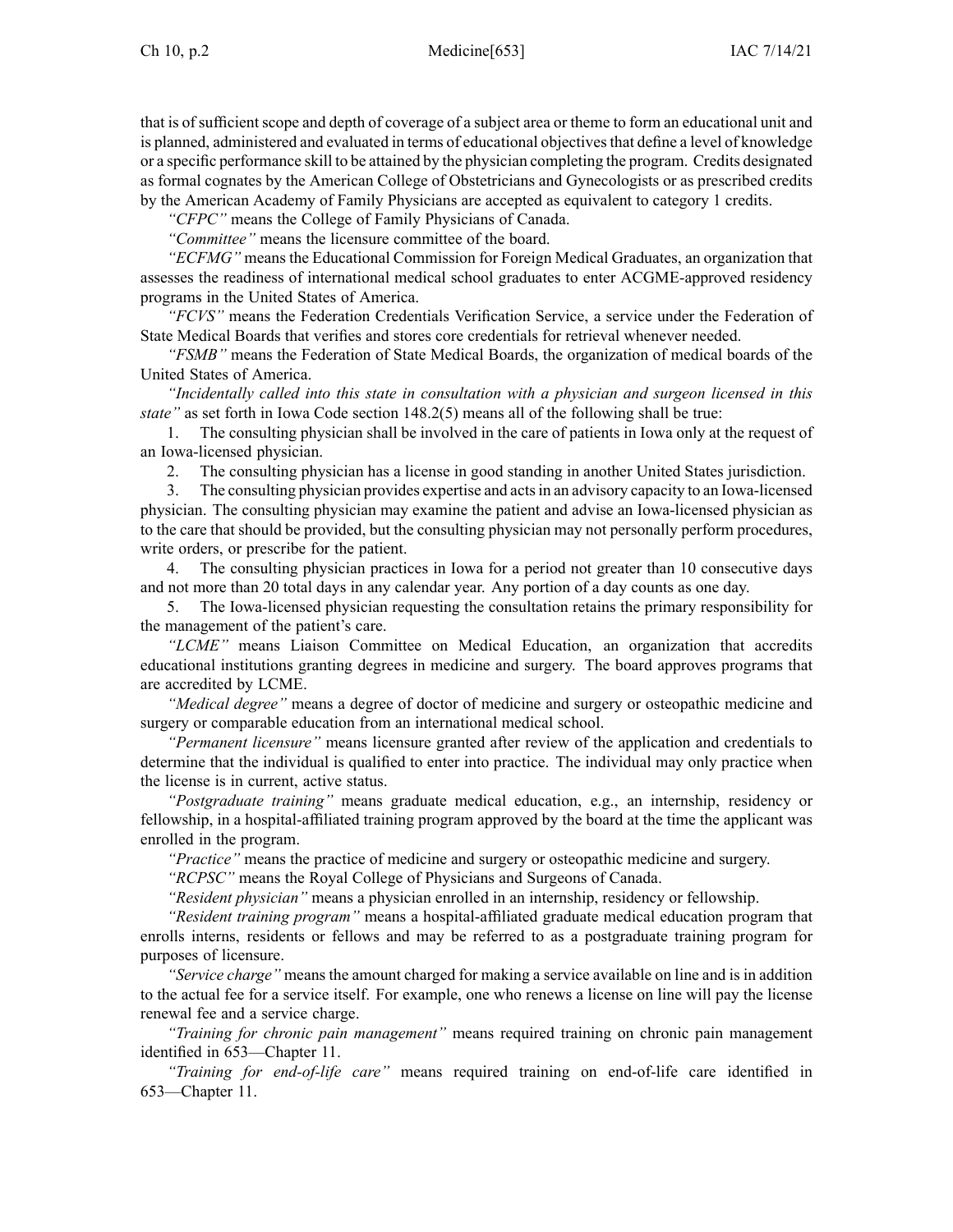*"Training for identifying and reporting abuse"* means training on identifying and reporting child abuse or dependent adult abuse required of physicians who regularly provide primary health care to children or adults, respectively. The full requirements on mandatory reporting of child abuse and the training requirements are found in Iowa Code section [232.69](https://www.legis.iowa.gov/docs/ico/section/232.69.pdf); the full requirements on mandatory reporting of dependent adult abuse and the training requirements are found in Iowa Code section [235B.16](https://www.legis.iowa.gov/docs/ico/section/235B.16.pdf).

*"Uniform application for physician state licensure"* means <sup>a</sup> web-based application that is intended to standardize and simplify the licensure application process for state medical licensure. The Federation of State Medical Boards created and maintains the application. This application is used for all license types issued by the Iowa board of medicine.

[**ARC [0216C](https://www.legis.iowa.gov/docs/aco/arc/0216C.pdf)**, IAB 7/25/12, effective 8/29/12]

**653—10.2(148) Licensure required.** Licensure is required for practice in Iowa as identified in Iowa Code section [148.1](https://www.legis.iowa.gov/docs/ico/section/148.1.pdf); the exceptions are identified in [653—subrule](https://www.legis.iowa.gov/docs/iac/rule/653.9.2.pdf) 9.2(2). Provisions for permanen<sup>t</sup> physician licensure are found in [653—Chapter](https://www.legis.iowa.gov/docs/iac/chapter/653.9.pdf) 9; provisions for resident, special and temporary physician licensure are found in this chapter.

## **653—10.3(147,148) Resident physician licensure.**

**10.3(1)** *General provisions.*

*a.* The resident physician license shall authorize the licensee to practice as an intern, resident or fellow while under the supervision of <sup>a</sup> licensed practitioner of medicine and surgery or osteopathic medicine and surgery in <sup>a</sup> board-approved resident training program in Iowa. When the ACGME, AOA, RCPSC, or CFPC fails to offer accreditation for <sup>a</sup> fellowship or the fellowship fails to seek accreditation, the board shall approve the program if the paren<sup>t</sup> program is accredited by one of the aforementioned accrediting bodies. However, completion of one or more years of <sup>a</sup> program that itself lacks such accreditation does not fulfill the one-year resident training requirement for permanen<sup>t</sup> licensure.

*b.* An Iowa resident physician license or an Iowa permanen<sup>t</sup> physician license is required of any resident physician enrolled in an Iowa resident training program and practicing in Iowa.

*c.* A resident physician license issued on or after February 14, 2003, shall expire on the expected date of completion of the resident training program as indicated on the licensure application. A resident physician license may be extended thereafter at the discretion of the board.

*d.* A resident physician license is valid only for practice in the program designated in the application. When the physician leaves that program, the license shall immediately become inactive. The director of the resident training program shall notify the board within 30 days of the licensee's terminating from the program.

*e.* A resident physician licensee who changes resident training programs shall apply for <sup>a</sup> new resident physician license as described in subrule [10.3\(3\)](https://www.legis.iowa.gov/docs/iac/rule/653.10.3.pdf). Such changes include <sup>a</sup> transfer to <sup>a</sup> different program in the same institution, <sup>a</sup> move to <sup>a</sup> program in another institution, or becoming <sup>a</sup> fellow after completing <sup>a</sup> residency in the same core program. An individual who contracts with an institution to be in two programs from the time of application for the resident license shall not be required to apply for another resident license for the second program. For example, if <sup>a</sup> residency requires one year in internal medicine prior to three years in dermatology, the individual may apply initially for <sup>a</sup> four-year resident license to cover the bundled program. Relicensure is not required if the individual holds <sup>a</sup> permanen<sup>t</sup> physician license in Iowa.

*f.* A visiting resident physician may come to Iowa to practice as <sup>a</sup> par<sup>t</sup> of the physician's resident training program if the physician is under the supervision of an Iowa-licensed physician. An Iowa physician license is not required of <sup>a</sup> physician in training if the physician has <sup>a</sup> resident or permanen<sup>t</sup> license in good standing in the home state of the resident training program. An Iowa temporary physician license is required of <sup>a</sup> physician in training if the physician does not hold <sup>a</sup> resident or permanen<sup>t</sup> physician license in good standing in the home state of the resident training program (see rule [653—10.5\(147,148\)](https://www.legis.iowa.gov/docs/iac/rule/653.10.5.pdf)).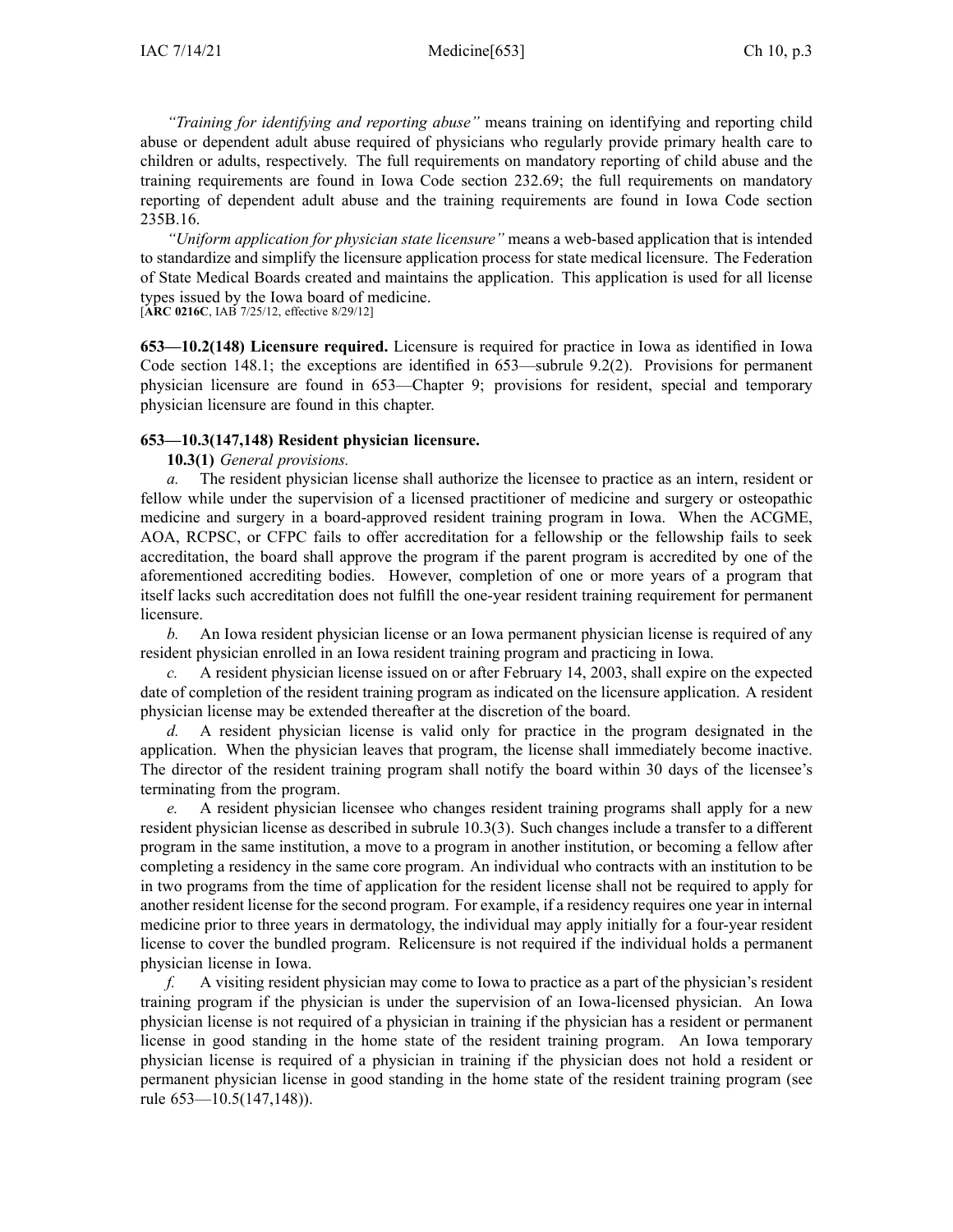Ch 10, p.4 Medicine[653] **IAC** 7/14/21

*g.* An Iowa license is not required for residents when they are training in <sup>a</sup> federal facility in Iowa. An Iowa license is not required for faculty who are teaching in and employed by <sup>a</sup> federal facility in Iowa and who are licensed in another state.

*h.* The director of a resident training program that enrolls a resident with an Iowa resident physician license shall repor<sup>t</sup> annually on October 1 on the resident's progress and whether any warnings have been issued, investigations conducted or disciplinary actions taken, whether by voluntary agreemen<sup>t</sup> or formal action. The board shall inform the program directors on September 1 of the impending deadline.

*i.* A resident physician licensee shall notify the board of any change in name within one month of making the name change. Notification requires <sup>a</sup> notarized copy of <sup>a</sup> marriage license or <sup>a</sup> notarized copy of court documents.

*j.* A resident physician licensee's file shall be closed and labeled "deceased" when the board receives <sup>a</sup> copy of the physician's death certificate.

**10.3(2)** *Resident license eligibility.* To be eligible for <sup>a</sup> resident license, an applicant shall meet all of the following requirements:

*a.* Fulfill the application requirements specified in subrule [10.3\(3\)](https://www.legis.iowa.gov/docs/iac/rule/653.10.3.pdf).

*b.* Be at least 20 years of age.

*c.* Hold <sup>a</sup> medical degree from an educational institution approved by the board at the time the applicant graduated and was awarded the degree.

(1) Educational institutions approved by the board shall be fully accredited by an accrediting agency recognized by the board as schools of instruction in medicine and surgery or osteopathic medicine and surgery and empowered to gran<sup>t</sup> academic degrees in medicine.

(2) The accrediting bodies currently recognized by the board are:

1. LCME for the educational institutions granting degrees in medicine and surgery; and

2. AOA for educational institutions granting degrees in osteopathic medicine and surgery.

(3) If the applicant holds <sup>a</sup> medical degree from an educational institution not approved by the board at the time the applicant graduated and was awarded the degree, the applicant shall:

1. Hold <sup>a</sup> valid certificate issued by ECFMG, or

2. Have successfully completed <sup>a</sup> fifth pathway program established in accordance with AMA criteria.

*d.* The applicant's license is not denied by the board due to the commission of <sup>a</sup> disqualifying offense, as provided in [653—subrule](https://www.legis.iowa.gov/docs/iac/rule/653.9.3.pdf) 9.3(3).

**10.3(3)** *Resident physician licensure application.*

*a. Requirements.* To apply for resident physician licensure, an applicant shall:

(1) Pay <sup>a</sup> nonrefundable application fee of \$100 plus the \$45 fee identified in [653—subrule](https://www.legis.iowa.gov/docs/iac/rule/653.8.4.pdf) 8.4(6) for the evaluation of the fingerprint packet and the criminal history background checks by the Iowa division of criminal investigation (DCI) and the Federal Bureau of Investigation (FBI); and

(2) Complete and submit forms provided by the board, including required credentials, documents, <sup>a</sup> completed fingerprint packet, and <sup>a</sup> sworn statement by the applicant attesting to the truth of all information provided by the applicant.

*b. Application.* The application shall require the following information:

(1) Full legal name, date and place of birth, home address, and mailing address;

(2) A photograph of the applicant suitable for positive identification;

(3) A statement listing every jurisdiction in which the applicant is or has been authorized to practice, including license numbers and dates of issuance;

(4) A chronology accounting for all time periods from the date the applicant entered medical school to the date of the application;

(5) A photocopy of the applicant's medical degree issued by an educational institution.

1. A complete translation shall be submitted for any diploma not written in English. An official transcript, written in English and received directly from the school, verifying graduation from medical school is <sup>a</sup> suitable alternative. An official FCVS Physician Information Profile is <sup>a</sup> suitable alternative.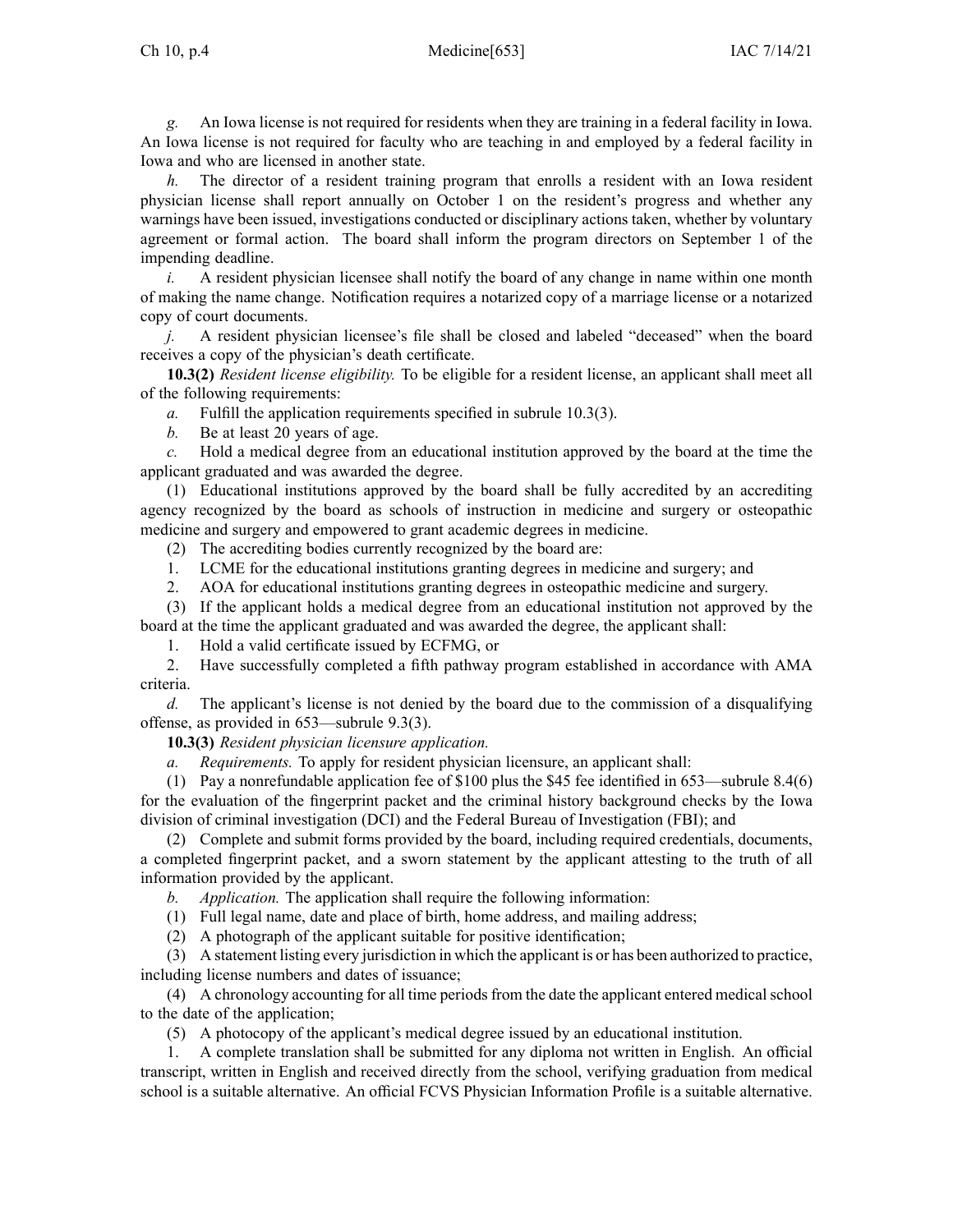2. If <sup>a</sup> copy of the medical degree cannot be provided because of extraordinary circumstances, the board may accep<sup>t</sup> other reliable evidence that the applicant obtained <sup>a</sup> medical degree from <sup>a</sup> specific educational institution;

(6) If the educational institution awarding the applicant the degree has not been approved by the board, the applicant shall provide <sup>a</sup> valid ECFMG certificate or evidence of successful completion of <sup>a</sup> fifth pathway program in accordance with criteria established by the AMA. An official FCVS Physician Information Profile is <sup>a</sup> suitable alternative;

(7) A statement disclosing and explaining any warnings issued, investigations conducted, or disciplinary actions taken, whether by voluntary agreemen<sup>t</sup> or formal action, by <sup>a</sup> medical or professional regulatory authority, an educational institution, training or research program, or health care facility in any jurisdiction;

(8) A statement of the applicant's physical and mental health, including full disclosure and <sup>a</sup> written explanation of any dysfunction or impairment which may affect the ability of the applicant to engage in practice and provide patients with safe and healthful care;

(9) A statement disclosing and explaining the applicant's involvement in civil litigation related to practice in any jurisdiction. Copies of the legal documents may be requested if needed during the review process;

(10) A statement disclosing and explaining any charge of <sup>a</sup> misdemeanor or felony involving the applicant filed in any jurisdiction, whether or not any appeal or other proceeding is pending to have the conviction or plea set aside; and

(11) A completed fingerprint packet to facilitate <sup>a</sup> national criminal history background check. The fee for the evaluation of the fingerprint packet and the DCI and FBI criminal history background checks will be assessed to the applicant.

**10.3(4)** *Resident license application review process.* The process below shall be utilized to review each application for <sup>a</sup> resident license.

*a.* An application shall be considered open from the date the application form is received in the board office with the nonrefundable resident licensure fee.

*b.* After reviewing each application, staff shall notify the applicant or designee about how to resolve any problems identified by the reviewer.

*c.* If the final review indicates no questions or concerns regarding the applicant's qualifications for licensure, staff may gran<sup>t</sup> administratively <sup>a</sup> resident license.

*d.* If the final review indicates questions or concerns that cannot be remedied by continued communication with the applicant, the executive director, director of licensure and administration, and director of legal affairs shall determine if the questions or concerns indicate any uncertainty about the applicant's current qualifications for licensure.

- (1) If there is no current concern, staff shall gran<sup>t</sup> administratively <sup>a</sup> resident license.
- (2) If any concern exists, the application shall be referred to the committee.

*e.* Staff shall refer to the committee for review matters which include, but are not limited to, falsification of information on the application, criminal record, substance abuse, competency, physical or mental illness, or educational disciplinary history.

*f.* If the committee is able to eliminate questions or concerns without dissension from staff or <sup>a</sup> committee member, the committee may direct staff to gran<sup>t</sup> administratively <sup>a</sup> resident license.

*g.* If the committee is not able to eliminate questions or concerns without dissension from staff or <sup>a</sup> committee member, the committee shall recommend that the board:

- (1) Request an investigation;
- (2) Request that the applicant appear for an interview;
- (3) Grant <sup>a</sup> resident physician license for <sup>a</sup> particular residency program;
- (4) Grant <sup>a</sup> license under certain terms and conditions or with certain restrictions;
- (5) Request that the applicant withdraw the licensure application; or
- (6) Deny <sup>a</sup> license.
- *h.* The board shall consider applications and recommendations from the committee and shall:
- (1) Request an investigation;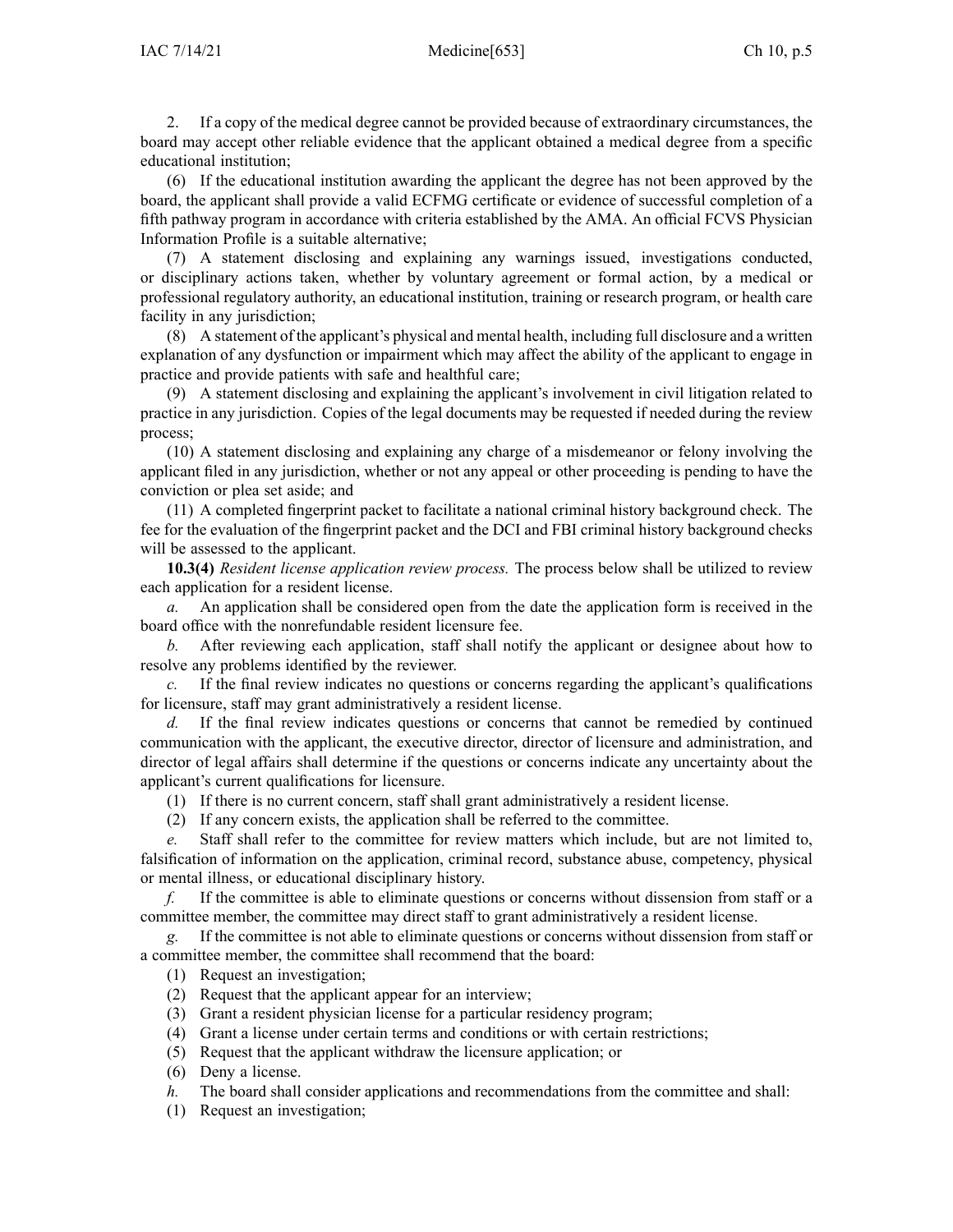- (2) Request that the applicant appear for an interview;
- (3) Grant <sup>a</sup> resident physician license for <sup>a</sup> particular residency program;
- (4) Grant <sup>a</sup> license under certain terms and conditions or with certain restrictions;
- (5) Request that the applicant withdraw the licensure application; or

(6) Deny <sup>a</sup> license. The board may deny <sup>a</sup> license for any grounds on which the board may discipline <sup>a</sup> license. The procedure for appealing <sup>a</sup> license denial is set forth in [653—9.15](https://www.legis.iowa.gov/docs/iac/rule/653.9.15.pdf)(147,148).

**10.3(5)** *Resident license application cycle.* If the applicant does not submit all materials within 90 days of the board's initial reques<sup>t</sup> for further information, the application shall be considered inactive. The board office shall notify the applicant of this change in status. An applicant must reapply and submit <sup>a</sup> new nonrefundable application fee and <sup>a</sup> new application, documents and credentials.

**10.3(6)** *Extension of <sup>a</sup> resident physician license.*

*a.* If the licensee fails to complete the program by the expiration date on the license, the licensee has <sup>a</sup> one-month grace period in which to complete the program or secure an extension from the board.

*b.* The resident physician licensee is responsible for applying for an extension if the licensee has not been granted permanen<sup>t</sup> physician licensure and the licensee will not complete the program within the grace period. The following extension application materials are due in the board office prior to the expiration of the license:

- (1) A letter requesting an extension and providing an explanation of the need for an extension;
- (2) The extension fee of \$25; and

(3) A statement from the director of the resident training program attesting to the new expected date of completion of the program and the individual's progress in the program and whether any warnings have been issued, investigations conducted or disciplinary actionstaken, whether by voluntary agreemen<sup>t</sup> or formal action.

*c.* Failure of the licensee to extend <sup>a</sup> license within one month following the expiration date shall cause the license to become inactive and invalid. For example, <sup>a</sup> license that expires on June 26 becomes inactive and invalid on July 26. A licensee whose license is inactive is prohibited from practice until the license is extended or replaced by <sup>a</sup> permanen<sup>t</sup> physician or new resident physician license.

*d.* To extend an inactive resident license within one year of becoming inactive, an applicant shall submit the following:

(1) A letter requesting an extension and providing an explanation of the need for an extension;

- (2) The extension fee of \$25;
- (3) A \$50 late fee; and

(4) A statement from the director of the resident training program attesting to the new expected date of completion of the program and the individual's progress in the program and whether any warnings have been issued, investigations conducted or disciplinary actionstaken, whether by voluntary agreemen<sup>t</sup> or formal action.

*e.* If more than one year has passed since the resident license became inactive, the applicant shall apply for <sup>a</sup> new resident license as described in subrule [10.3\(3\)](https://www.legis.iowa.gov/docs/iac/rule/653.10.3.pdf).

**10.3(7)** *Continuing education and training.* Applicants seeking an extension of <sup>a</sup> resident physician license or an extension of an inactive resident physician license are not required to complete continuing medical education or training requirements as identified in [653—Chapter](https://www.legis.iowa.gov/docs/iac/chapter/653.11.pdf) 11.

**10.3(8)** *Review process for extending <sup>a</sup> resident license.* The process below shall be utilized to review each reques<sup>t</sup> for an extension of <sup>a</sup> resident license.

*a.* An extension reques<sup>t</sup> shall be considered open from the date the required letters and nonrefundable extension fee are received in the board office.

*b.* After reviewing each reques<sup>t</sup> for extension, staff shall notify the licensee or designee about how to resolve any problems identified by the reviewer. The applicant for license extension shall provide additional information when requested by staff or the board.

*c.* If the final review indicates no questions or concerns regarding the applicant's qualifications for continued licensure, staff may gran<sup>t</sup> administratively an extension to <sup>a</sup> resident license.

*d.* If the final review indicates questions or concerns that cannot be remedied by continued communication with the applicant, the executive director, the director of licensure and administration,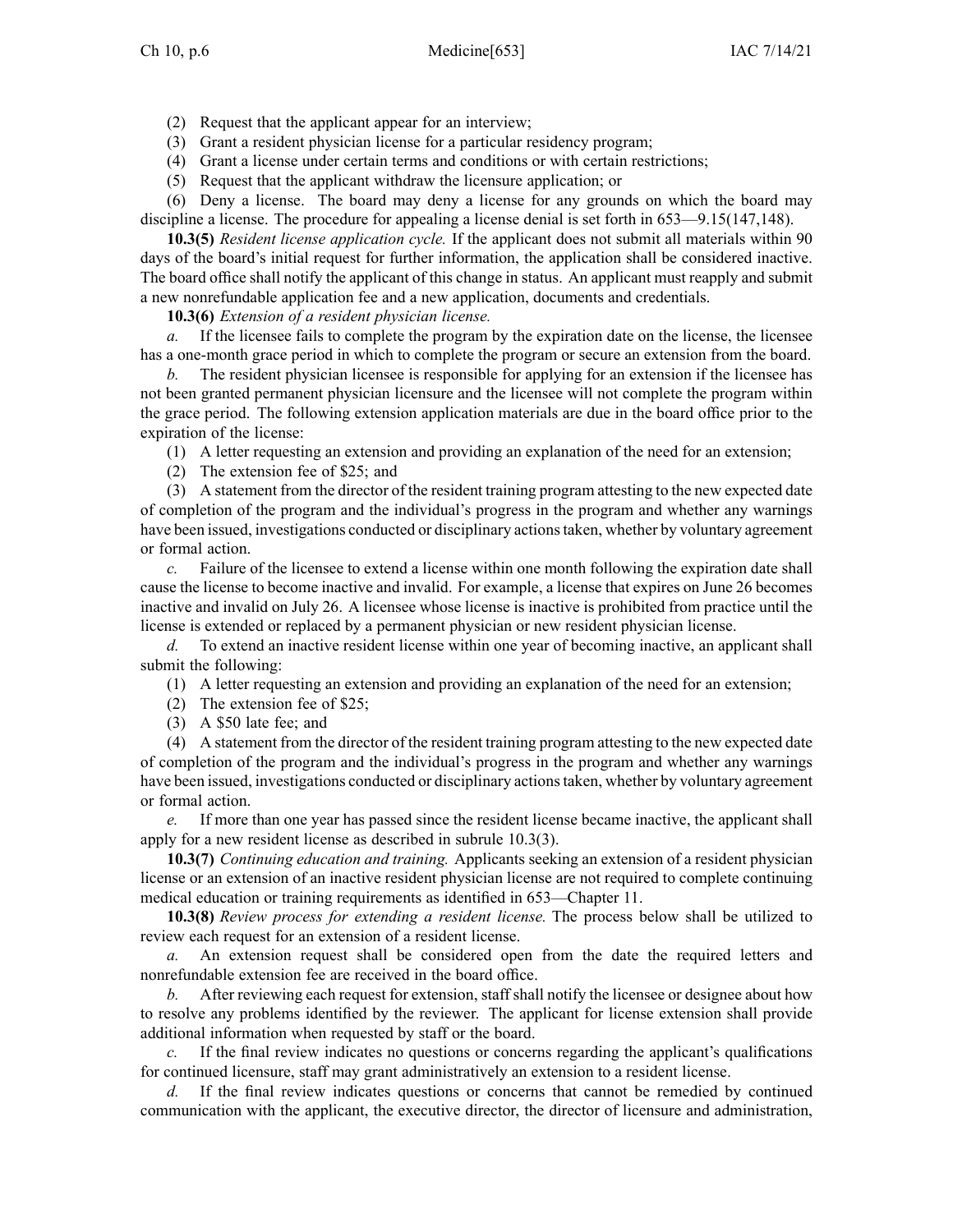and the director of legal affairs shall determine if the questions or concerns indicate any uncertainty about the applicant's current qualifications for licensure.

(1) If there is no current concern,staffshall gran<sup>t</sup> administratively an extension to <sup>a</sup> resident license.

(2) If any concern exists, the application shall be referred to the committee.

*e.* Staff shall refer to the committee for review matters which include, but are not limited to, falsification of information in the request, criminal record, substance abuse, competency, physical or mental illness, or educational disciplinary history.

*f.* If the committee is able to eliminate questions or concerns without dissension from staff or <sup>a</sup> committee member, the committee may direct staff to gran<sup>t</sup> administratively an extension to <sup>a</sup> resident license.

*g.* If the committee is not able to eliminate questions or concerns without dissension from staff or <sup>a</sup> committee member, the committee shall recommend that the board:

- (1) Request an investigation;
- (2) Request that the licensee appear for an interview;
- (3) Grant <sup>a</sup> license under certain terms and conditions or with certain restrictions;
- (4) Request that the licensee withdraw the reques<sup>t</sup> for an extension; or
- (5) Deny <sup>a</sup> reques<sup>t</sup> for an extension of the license.
- *h.* The board shall consider applications and recommendations from the committee and shall:
- (1) Request an investigation;
- (2) Request that the licensee appear for an interview;
- (3) Grant an extension to the resident physician license;

(4) Grant an extension to the resident physician license under certain terms and conditions or with certain restrictions;

(5) Request that the licensee withdraw the reques<sup>t</sup> for an extension; or

(6) Deny <sup>a</sup> reques<sup>t</sup> for an extension of the license. The board may deny an extension of <sup>a</sup> license for any grounds on which the board may discipline <sup>a</sup> license. The procedure for appealing <sup>a</sup> license denial of an extension is set forth in [653—9.15](https://www.legis.iowa.gov/docs/iac/rule/653.9.15.pdf)(147,148).

**10.3(9)** *An Iowa resident physician who changes resident training programs in Iowa.* A resident physician who changes resident training programs shall acquire new resident physician licensure or permanen<sup>t</sup> licensure prior to entering the new resident training program. Such changes include <sup>a</sup> transfer to <sup>a</sup> different program in the same institution, <sup>a</sup> move to <sup>a</sup> program in another institution, or becoming <sup>a</sup> fellow after completing <sup>a</sup> residency in the same core program. An individual who contracts with an institution to be in two programs from the time of application for the resident license shall not be required to apply for another resident license for the second program.

**10.3(10)** *Discipline of <sup>a</sup> resident license.* The board may discipline <sup>a</sup> license for any of the grounds for which licensure may be revoked or suspended as specified in Iowa Code section [147.55](https://www.legis.iowa.gov/docs/ico/section/147.55.pdf) or [148.6](https://www.legis.iowa.gov/docs/ico/section/148.6.pdf), Iowa Code chapter [272C](https://www.legis.iowa.gov/docs/ico/chapter/272C.pdf), and [653—Chapter](https://www.legis.iowa.gov/docs/iac/chapter/653.23.pdf) 23.

**10.3(11)** *Transition from <sup>a</sup> resident license to <sup>a</sup> permanen<sup>t</sup> license.* When <sup>a</sup> resident physician receives <sup>a</sup> permanen<sup>t</sup> Iowa license, the resident physician license shall immediately become inactive. [**ARC [0216C](https://www.legis.iowa.gov/docs/aco/arc/0216C.pdf)**, IAB 7/25/12, effective 8/29/12; **ARC [1187C](https://www.legis.iowa.gov/docs/aco/arc/1187C.pdf)**, IAB 11/27/13, effective 1/1/14; **ARC [5749C](https://www.legis.iowa.gov/docs/aco/arc/5749C.pdf)**, IAB 7/14/21, effective 8/18/21]

# **653—10.4(147,148) Special licensure.**

**10.4(1)** *General provisions.*

*a.* The board may gran<sup>t</sup> <sup>a</sup> special license to <sup>a</sup> physician who is an academic staff member of <sup>a</sup> college of medicine or osteopathic medicine if that physician does not meet the qualifications for permanen<sup>t</sup> licensure, but is held in high esteem for unique contributions the individual has made to medicine and will make by practicing in Iowa. The license is not designed for physicians in regular faculty positions that could be filled by <sup>a</sup> physician qualified for permanen<sup>t</sup> licensure in Iowa or for the purpose of training the physician who receives the license, i.e., participating in <sup>a</sup> fellowship of any kind. The board will consider granting and renewing <sup>a</sup> special license on <sup>a</sup> case-by-case basis.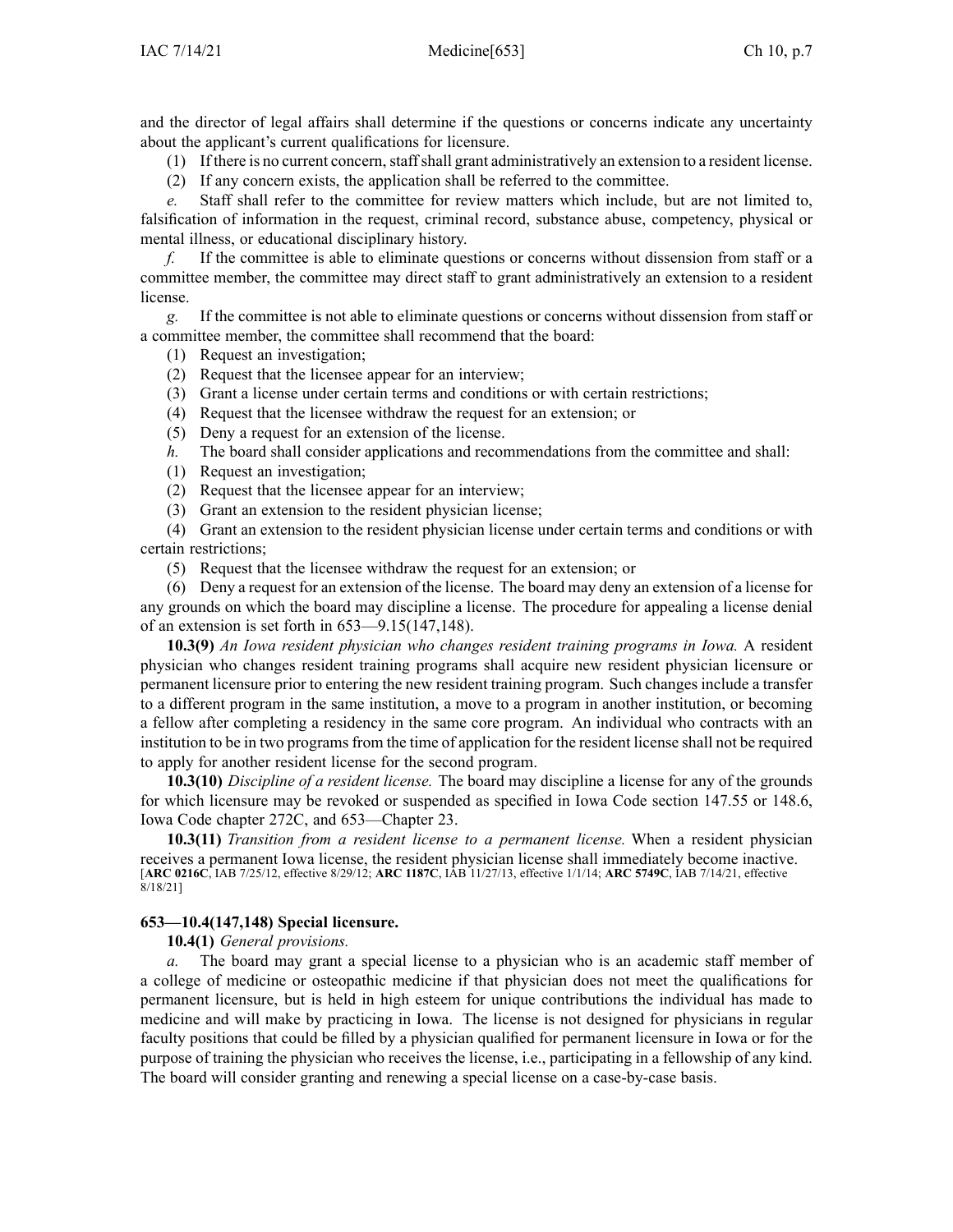*b.* A special license may be issued for <sup>a</sup> period of not more than one year and may be renewed annually prior to expiration. The number of renewals granted by the board is not limited. The renewal of any special license granted for the first time after July 1, 2001, shall be limited to those physicians who continue to meet the requirements of paragraph *"a"* of this subrule and subrule [10.4\(5\)](https://www.legis.iowa.gov/docs/iac/rule/653.10.4.pdf). Academic institutions are encouraged to assist special licensees in qualifying for permanen<sup>t</sup> licensure if the physician is to remain in Iowa long term.

*c.* A special license shall specifically limit the licensee to practice at the medical college and at any health care facility affiliated with the medical college.

*d.* A special license shall automatically be placed on inactive status when the licensee discontinues service on the academic medical staff for which the special license was granted.

*e.* The board may cancel <sup>a</sup> special license if the licensee has practiced outside the scope of this license or for any of the grounds for which licensure may be revoked or suspended as specified in Iowa Code sections [147.55](https://www.legis.iowa.gov/docs/ico/section/147.55.pdf), [148.6](https://www.legis.iowa.gov/docs/ico/section/148.6.pdf), and [272C.10](https://www.legis.iowa.gov/docs/ico/section/272C.10.pdf) and [653—Chapter](https://www.legis.iowa.gov/docs/iac/chapter/653.23.pdf) 23. When cancellation of such <sup>a</sup> license is proposed, the board shall promptly notify the licensee by sending <sup>a</sup> statement of charges and notice of hearing by certified mail to the last-known address of the licensee. This contested case proceeding shall be governed by the provisions of [653—Chapter](https://www.legis.iowa.gov/docs/iac/chapter/653.25.pdf) 25.

*f.* A special physician licensee shall notify the board of any change in home address or the address of the place of practice within one month of making an address change.

*g.* A special physician licensee shall notify the board of any change in name within one month of making the name change. Notification requires <sup>a</sup> notarized copy of <sup>a</sup> marriage license or <sup>a</sup> notarized copy of court documents.

*h.* A special physician licensee file shall be closed and labeled "deceased" when the board receives <sup>a</sup> copy of the physician's death certificate.

*i.* The board shall accept each 12 months of practice as a special licensee as equivalent to one year of postgraduate training in <sup>a</sup> hospital-affiliated program approved by the board for the purposes of permanen<sup>t</sup> licensure.

**10.4(2)** *Special license eligibility.* To be eligible for <sup>a</sup> special license, an applicant shall meet all of the following requirements:

*a.* Fulfill the application requirements specified in subrule [10.4\(3\)](https://www.legis.iowa.gov/docs/iac/rule/653.10.4.pdf);

*b.* Be at least 21 years of age;

*c.* Be <sup>a</sup> physician in <sup>a</sup> medical specialty;

*d.* Present evidence of holding <sup>a</sup> medical degree from an educational institution that is located in <sup>a</sup> jurisdiction outside the United States or Canada and that is listed in the Directory of Medical Schools published by the International Medical Education Directory;

*e.* Have completed at least two years of postgraduate education in any jurisdiction;

*f.* Have practiced for five years after postgraduate education;

*g.* Demonstrate English proficiency as set forth in subparagraph [10.4\(3\)](https://www.legis.iowa.gov/docs/iac/rule/653.10.4.pdf)*"a"*(4);

*h.* Be licensed in <sup>a</sup> jurisdiction outside the United States or Canada and presen<sup>t</sup> evidence that any licenses held in any jurisdiction are unrestricted; and

*i.* The applicant's license is not denied by the board due to the commission of a disqualifying offense, as provided in [653—subrule](https://www.legis.iowa.gov/docs/iac/rule/653.9.3.pdf) 9.3(3).

**10.4(3)** *Special license application.*

*a. Requirements.* To apply for <sup>a</sup> special license an applicant shall:

(1) Pay <sup>a</sup> nonrefundable special license fee of \$300 plus the \$45 fee identified in [653—subrule](https://www.legis.iowa.gov/docs/iac/rule/653.8.4.pdf) [8.4\(6\)](https://www.legis.iowa.gov/docs/iac/rule/653.8.4.pdf) for the evaluation of the fingerprint packet and the DCI and FBI criminal history background checks;

(2) Complete and submit forms provided by the board, including required credentials, documents, <sup>a</sup> completed fingerprint packet, and <sup>a</sup> sworn statement by the applicant attesting to the truth of all information provided by the applicant;

(3) Provide verification of successful completion of <sup>a</sup> medical degree;

(4) Demonstrate proficiency in English by providing <sup>a</sup> valid ECFMG certificate or verification of <sup>a</sup> passing score on the TSE, the Test of Spoken English, or TOEFL, the Test of English as <sup>a</sup> Foreign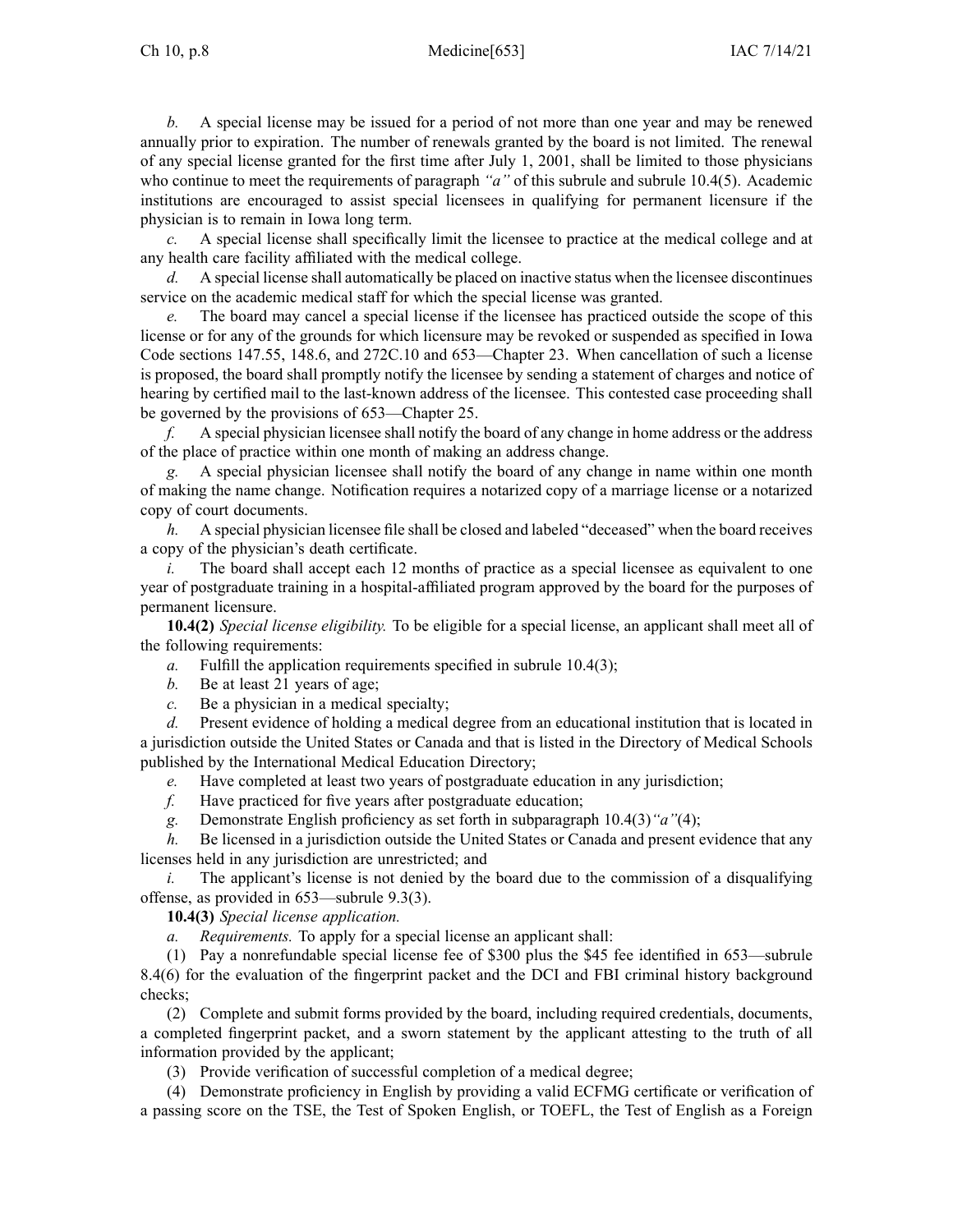Language, examinations administered by the Educational Testing Service. A passing score on TSE is <sup>a</sup> minimum of 50. A passing score on TOEFL is <sup>a</sup> minimum overall score of 550 on the paper-based TOEFL that was administered on <sup>a</sup> Friday or Saturday (formerly special or international administration), <sup>a</sup> minimum overall score of 213 on the computer-administered TOEFL, or <sup>a</sup> minimum overall score of 79 on the Internet-based examination;

(5) Present <sup>a</sup> letter from the dean of the medical college in which the applicant will be practicing that indicates all of the following:

1. The applicant has been invited to serve on the academic staff of the medical school and in what capacity;

2. The applicant's qualifications and the unique contributions the applicant has made to the practice of medicine;

3. The unique contributions the applicant is expected to make by practicing in Iowa and how these contributions will serve the public interest of Iowans; and

(6) Present at least two letters of recommendation from universities, other educational institutions, or research facilities that indicate the applicant's noteworthy professional attainment.

*b. Application.* The application shall reques<sup>t</sup> the following information:

- (1) Name, date and place of birth, home address, and mailing address;
- (2) A photograph of the applicant suitable for positive identification;

(3) A statement listing every jurisdiction in which the applicant is or has been authorized to practice, including license numbers and dates of issuance;

(4) A chronology accounting for all time periods from the date the applicant entered medical school to the date of the application;

(5) A photocopy of the applicant's medical degree issued by an educational institution and <sup>a</sup> sworn statement from an official of the educational institution certifying the date the applicant received the medical degree and acknowledging what, if any, derogatory comments exist in the institution's record about the applicant. A complete translation of any diploma not written in English shall be submitted;

(6) A statement disclosing and explaining any warnings issued, investigations conducted, or disciplinary actions taken, whether by voluntary agreemen<sup>t</sup> or formal action, by <sup>a</sup> medical or professional regulatory authority, an educational institution, training or research program, or health facility in any jurisdiction;

(7) A statement of the applicant's physical and mental health, including full disclosure and <sup>a</sup> written explanation of any dysfunction or impairment which may affect the ability of the applicant to engage in practice and provide patients with safe and healthful care;

(8) A statement disclosing and explaining the applicant's involvement in civil litigation related to practice in any jurisdiction. Copies of the legal documents may be requested if needed during the review process;

(9) A statement disclosing and explaining any charge of <sup>a</sup> misdemeanor or felony involving the applicant filed in any jurisdiction, whether or not any appeal or other proceeding is pending to have the conviction or plea set aside; and

(10) A completed fingerprint packet to facilitate <sup>a</sup> national criminal history background check. The fee for the evaluation of the fingerprint packet and the DCI and FBI criminal history background checks will be assessed to the applicant.

**10.4(4)** *Special license application review process.* The process below shall be utilized to review each application for <sup>a</sup> special license.

*a.* An application shall be considered open from the date the application form is received in the board office with the nonrefundable special licensure fee.

*b.* After reviewing each application, staff shall notify the applicant or the applicant's academic institution about how to resolve any problems identified by the reviewer. The applicant shall provide additional information when requested by staff or the board.

*c.* If the final review indicates no questions or concerns regarding the applicant's qualifications for licensure, staff may administratively gran<sup>t</sup> <sup>a</sup> special license.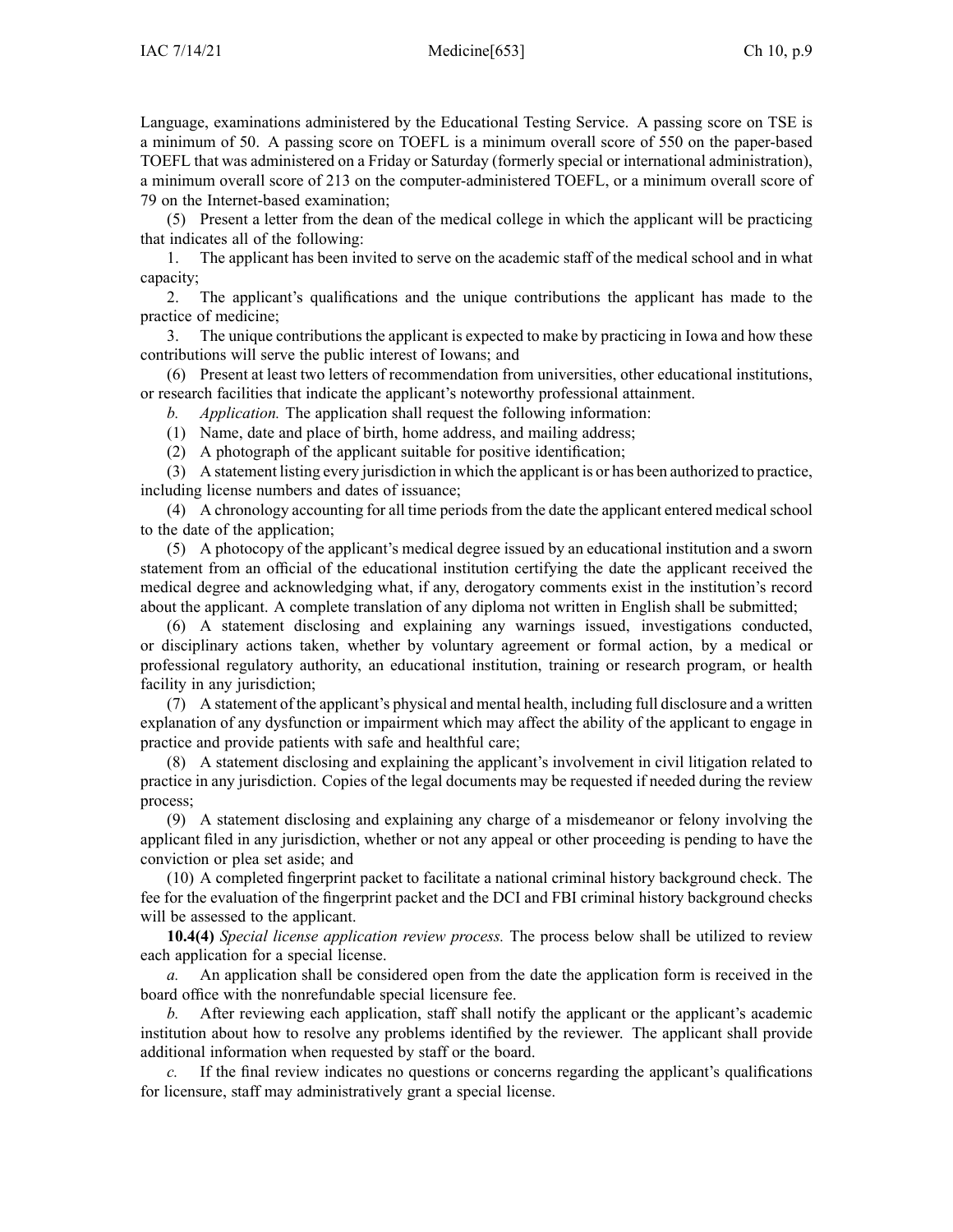*d.* If the final review indicates questions or concerns that cannot be remedied by continued communication with the applicant, the executive director, director of licensure and administration, and director of legal affairs shall determine if the questions or concerns indicate any uncertainty about the applicant's current qualifications for licensure.

- (1) If there is no current concern, staff shall administratively gran<sup>t</sup> <sup>a</sup> special license.
- (2) If any concern exists, the application shall be referred to the committee.

*e.* Staff shall refer to the committee for review matters which include, but are not limited to, falsification of information on the application, criminal record, substance abuse, questionable competency, physical or mental illness, or educational disciplinary history.

*f.* If the committee is able to eliminate questions or concerns without dissension from staff or <sup>a</sup> committee member, the committee may direct staff to gran<sup>t</sup> administratively <sup>a</sup> special license.

*g.* If the committee is not able to eliminate questions or concerns without dissension from staff or <sup>a</sup> committee member, the committee shall recommend that the board:

(1) Request that the applicant appear for an interview;

- (2) Grant <sup>a</sup> special license for practice at the medical college designated in the application;
- (3) Grant <sup>a</sup> license under certain terms and conditions or with certain restrictions;
- (4) Request that the applicant withdraw the licensure application; or
- (5) Deny <sup>a</sup> license.
- *h.* The board shall consider applications and recommendations from the committee and shall:
- (1) Request that the applicant appear for an interview;
- (2) Grant <sup>a</sup> special license for practice at the medical college designated in the application;
- (3) Grant <sup>a</sup> license under certain terms and conditions or with certain restrictions;
- (4) Request that the applicant withdraw the licensure application; or

(5) Deny <sup>a</sup> license. The board may deny <sup>a</sup> license for any grounds on which the board may discipline <sup>a</sup> license. The procedure for appealing <sup>a</sup> license denial is set forth in [653—9.15\(147,148\)](https://www.legis.iowa.gov/docs/iac/rule/653.9.15.pdf).

**10.4(5)** *Special license application cycle.* If the applicant does not submit all materials within 90 days of the board's initial reques<sup>t</sup> for further information, the application shall be considered inactive. The board office shall notify the applicant of this change in status. An applicant must reapply and submit <sup>a</sup> new nonrefundable application fee and <sup>a</sup> new application, documents and credentials.

**10.4(6)** *Renewal of <sup>a</sup> special license.*

*a.* If the special physician licensee has not qualified for and received <sup>a</sup> permanen<sup>t</sup> license, the board shall send <sup>a</sup> courtesy renewal notice by regular mail to the licensee's last-known address at least 60 days prior to the expiration date of the special physician license. The licensee is responsible for renewing the license prior to its expiration. Failure of the licensee to receive the notice does not relieve the licensee of responsibility for renewing that license.

*b.* A special physician licensee shall apply for <sup>a</sup> one-year renewal by submitting the following:

- (1) A completed renewal application;
- (2) The renewal fee of \$200; and

(3) Evidence of continuing education and training on chronic pain management, end-of-life care, and identifying and reporting abuse.

1. The requirement for continuing education is 20 hours of category 1 credit as specified in 653—Chapter 11.

2. The requirement for training on chronic pain management, end-of-life care, and identifying and reporting abuse is specified in 653—Chapter 11.

The dean of the medical college shall submit <sup>a</sup> letter that addresses the individual's unique contribution to the practice of medicine in Iowa, how the anticipated contribution will serve the public interest of Iowans, and the need for renewal of this license. For <sup>a</sup> licensee who received the initial special license prior to July 1, 2001, the only statement needed from the dean is verification of the academic appointment the licensee continues to hold.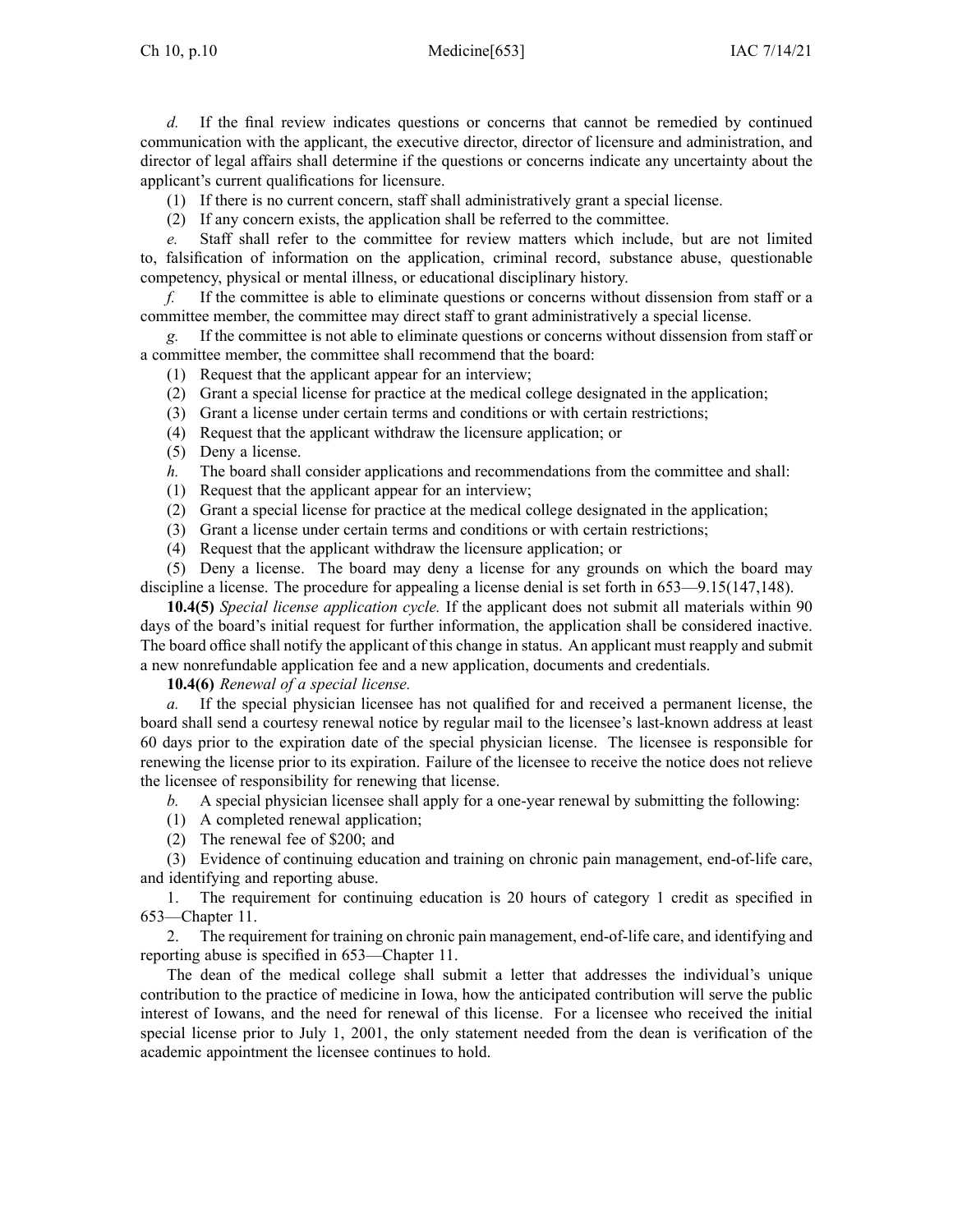*c.* Failure of the licensee to renew <sup>a</sup> license within one month of the expiration date shall cause the license to become inactive. A licensee whose license is inactive is prohibited from practice until <sup>a</sup> new special license is granted according to subrules [10.4\(3\)](https://www.legis.iowa.gov/docs/iac/rule/653.10.4.pdf) and [10.4\(4\)](https://www.legis.iowa.gov/docs/iac/rule/653.10.4.pdf).

[**ARC [0216C](https://www.legis.iowa.gov/docs/aco/arc/0216C.pdf)**, IAB 7/25/12, effective 8/29/12; **ARC [1187C](https://www.legis.iowa.gov/docs/aco/arc/1187C.pdf)**, IAB 11/27/13, effective 1/1/14; **ARC [5749C](https://www.legis.iowa.gov/docs/aco/arc/5749C.pdf)**, IAB 7/14/21, effective 8/18/21]

**653—10.5(147,148) Temporary licensure.** The board may issue <sup>a</sup> temporary license authorizing <sup>a</sup> physician to participate in <sup>a</sup> board-approved activity in Iowa. Temporary licensure is granted on <sup>a</sup> case-by-case basis and depends upon the applicant's education and training, experience and licensure status elsewhere and upon the intended use of the temporary license.

**10.5(1)** *General provisions.*

*a.* The temporary license to practice is intended for <sup>a</sup> physician to participate in <sup>a</sup> board-approved activity, as defined in rule [653—10.1\(147,148\)](https://www.legis.iowa.gov/docs/iac/rule/653.10.1.pdf), in Iowa that is short-term. Temporary licensure is not intended to be <sup>a</sup> way for <sup>a</sup> physician to practice before <sup>a</sup> permanen<sup>t</sup> license is granted. Temporary licensure is not intended for locum tenens.

*b.* The board may issue <sup>a</sup> temporary license authorizing the physician to practice in <sup>a</sup> board-approved activity. The license may be restricted to the board-approved activity, location(s) or time period of up to one year.

(1) A physician who is granted <sup>a</sup> temporary license for <sup>a</sup> board-approved activity may qualify for renewal of that license if the physician needs an extension of the license for the original purpose or to pursue more than one board-approved activity within <sup>a</sup> year.

(2) A physician who wishes to continue in <sup>a</sup> board-approved activity in Iowa for short intervals beyond one year is eligible for <sup>a</sup> temporary license each year after reapplying and qualifying on an annual basis.

*c.* A physician incidentally called into this state in consultation with <sup>a</sup> physician and surgeon licensed in this state, as defined in rule [653—10.1\(147,148\)](https://www.legis.iowa.gov/docs/iac/rule/653.10.1.pdf), is not required to obtain a temporary license in Iowa.

*d.* A physician who seeks to practice in Iowa and does not qualify for <sup>a</sup> temporary license may be eligible for permanen<sup>t</sup> licensure under [653—Chapter](https://www.legis.iowa.gov/docs/iac/chapter/653.9.pdf) 9.

The board may take disciplinary action on a temporary license if the licensee has practiced outside the scope of the temporary license or for any of the grounds for which licensure may be revoked or suspended as specified in Iowa Code sections [147.55](https://www.legis.iowa.gov/docs/ico/section/147.55.pdf), [148.6](https://www.legis.iowa.gov/docs/ico/section/148.6.pdf), and [272C.10](https://www.legis.iowa.gov/docs/ico/section/272C.10.pdf) and [653—Chapter](https://www.legis.iowa.gov/docs/iac/chapter/653.23.pdf) 23. Contested case proceedings shall be governed by the provisions of [653—Chapter](https://www.legis.iowa.gov/docs/iac/chapter/653.25.pdf) 25.

*f.* A physician who holds <sup>a</sup> temporary license shall notify the board of any change in address within three days of making an address change.

*g.* A physician who holds <sup>a</sup> temporary license shall notify the board of any change in name within one month of making the name change. Notification requires <sup>a</sup> notarized copy of <sup>a</sup> marriage license or <sup>a</sup> notarized copy of court documents.

The file of a physician who holds a temporary license shall be closed and labeled "deceased" when the board receives <sup>a</sup> copy of the physician's death certificate.

**10.5(2)** *Temporary license eligibility.* To be eligible for <sup>a</sup> temporary license, an applicant shall meet all of the following requirements:

- *a.* Fulfill the requirements specified in subrules [10.5\(3\)](https://www.legis.iowa.gov/docs/iac/rule/653.10.5.pdf) and [10.5\(4\)](https://www.legis.iowa.gov/docs/iac/rule/653.10.5.pdf);
- *b.* Be at least 21 years of age;

*c.* Hold <sup>a</sup> medical degree from an educational institution approved by the board (if the applicant is an international medical graduate, the educational institution must be listed in the International Medical Education Directory);

*d.* Hold <sup>a</sup> current active, unrestricted license to practice medicine issued by any jurisdiction;

*e.* Be fluent in the English language;

*f.* Present <sup>a</sup> letter justifying the need for temporary licensure from the organization or individual seeking the applicant's participation in <sup>a</sup> board-approved activity;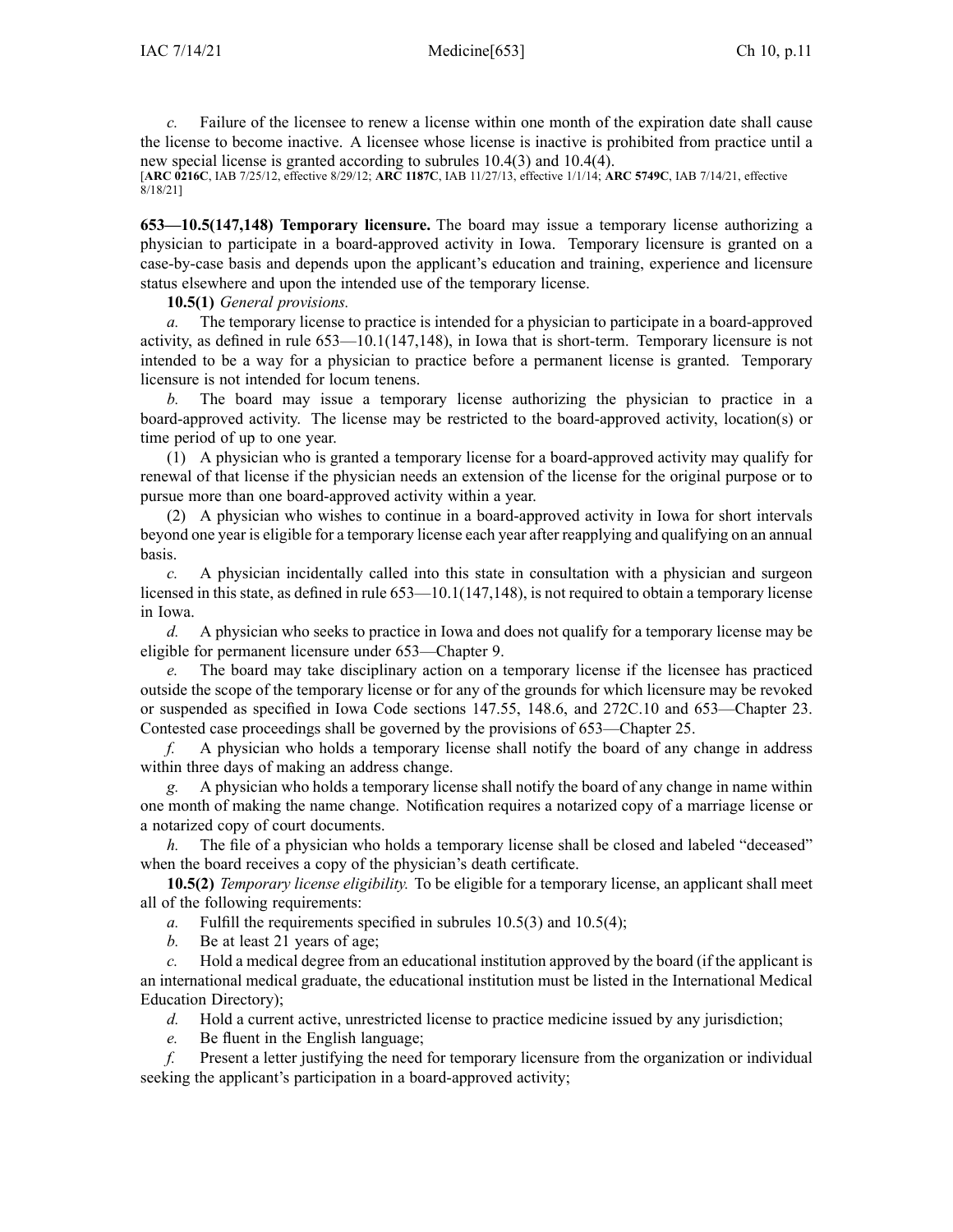*g.* The applicant's license is not denied by the board due to the commission of <sup>a</sup> disqualifying offense, as provided in [653—subrule](https://www.legis.iowa.gov/docs/iac/rule/653.9.3.pdf) 9.3(3).

**10.5(3)** *Requirements for <sup>a</sup> temporary license.* To apply for <sup>a</sup> temporary license, an applicant shall complete the requirements in paragraphs *"a"* and *"b"*:

*a.* Pay <sup>a</sup> nonrefundable application fee of \$100 plus the \$45 fee identified in [653—subrule](https://www.legis.iowa.gov/docs/iac/rule/653.8.4.pdf) 8.4(6) for the evaluation of the fingerprint packet and the criminal history background checks by the Iowa division of criminal investigation (DCI) and the Federal Bureau of Investigation (FBI). A physician who is serving as <sup>a</sup> camp physician and who is not receiving paymen<sup>t</sup> other than expenses shall be exemp<sup>t</sup> from the license application fee and the fee for the criminal history background check.

*b.* Complete and submit forms provided by the board, including required credentials, documents, <sup>a</sup> completed fingerprint packet and <sup>a</sup> sworn statement by the applicant attesting to the truth of all information provided by the applicant.

**10.5(4)** *Application.* The application shall require the following information:

*a.* The applicant's full legal name, date and place of birth, home address, mailing address and principal business address;

*b.* A photograph of the applicant suitable for positive identification;

*c.* A statement listing every jurisdiction in which the applicant is or has been authorized to practice, including the applicant's license number and date of issuance of the license;

*d.* A chronology accounting for all time periodsfrom the date the applicant entered medicalschool to the date of the application;

*e.* A statement by the applicant that discloses and explains any warnings issued, investigations conducted, or disciplinary actions taken, whether by voluntary agreemen<sup>t</sup> or formal action, by <sup>a</sup> medical or professional regulatory authority, an educational institution, training or research program, or health facility in any jurisdiction;

*f.* A statement of the applicant's physical and mental health, including full disclosure and <sup>a</sup> written explanation of any dysfunction or impairment which may affect the ability of the applicant to engage in practice and provide patients with safe and healthful care;

*g.* A statement disclosing and explaining the applicant's involvement in civil litigation related to practice in any jurisdiction. Copies of the legal documents may be requested if needed during the review process;

*h.* A statement disclosing and explaining any charge of <sup>a</sup> misdemeanor or felony involving the applicant, filed in any jurisdiction, whether or not any appeal or other proceeding is pending to have the conviction or plea set aside;

*i.* A statement from the applicant that justifies the need for a temporary license, including where the applicant intends to practice and the type of practice involved;

*j.* A letter from the Iowa organization or individual seeking the applicant's services that explains the need for the applicant's participation in the board-approved activity in Iowa, the time period involved, the scope of practice, and the exact location and facilities where the board-approved activity will occur;

*k.* For an international medical graduate who does not hold <sup>a</sup> license in good standing in any United States jurisdiction, <sup>a</sup> statement, which shall be submitted by the Iowa organization or individual offering the board-approved activity, identifying who the applicant's immediate supervisor will be;

*l.* For an international medical graduate who does not hold a license in good standing in any United States jurisdiction:

(1) Verification, which shall be submitted from the licensing authority of the country in which the physician is licensed, that the physician has <sup>a</sup> license in good standing;

(2) Evidence of fluency in the English language;

*m.* For a resident physician who does not hold a current, active resident or permanent license in the home state of the resident training program, <sup>a</sup> statement, which shall be submitted by the resident director or individual offering the board-approved activity, identifying who the applicant's immediate supervisor will be.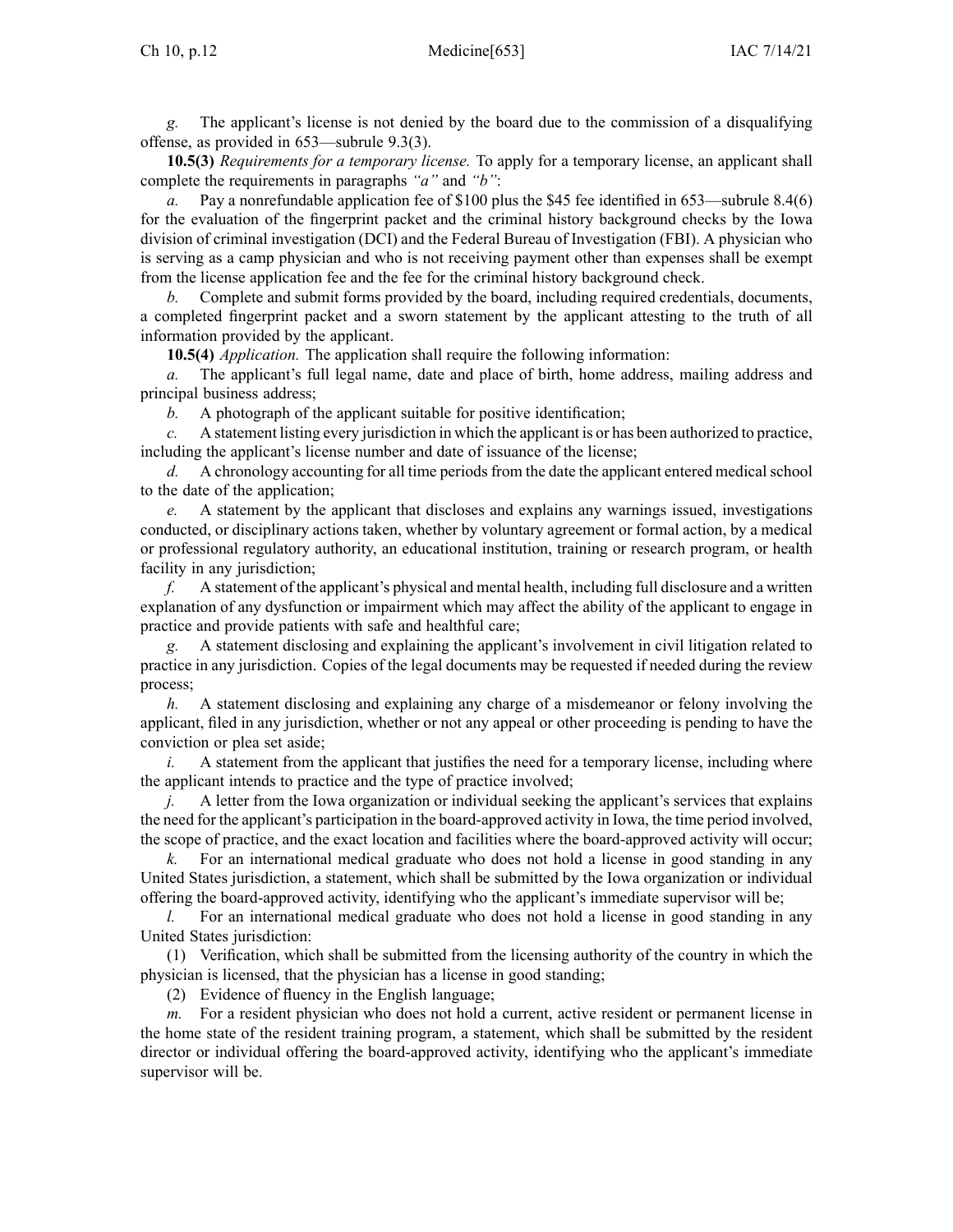*n.* A completed fingerprint packet to facilitate <sup>a</sup> national criminal history background check. The fee for the evaluation of the fingerprint packet and the DCI and FBI criminal history background checks will be assessed to the applicant.

**10.5(5)** *Standard application review process for <sup>a</sup> temporary license.* The standard review process shall be utilized to review each application for <sup>a</sup> temporary license, excep<sup>t</sup> that the process identified in subrule [10.5\(6\)](https://www.legis.iowa.gov/docs/iac/rule/653.10.5.pdf) shall be used for any international medical graduate who does not currently hold a license in good standing in any United States jurisdiction or for any physician who seeks temporary licensure for an activity not listed in paragraphs "1" through "6" of the definition of "board-approved activity" in rule [653—10.1\(147,148\)](https://www.legis.iowa.gov/docs/iac/rule/653.10.1.pdf). The standard application review process is as follows:

*a.* An application shall be considered open from the date the application form and the nonrefundable fees are received in the board office.

*b.* After reviewing each application, staff shall notify the applicant or designee about how to resolve any problems identified by the reviewer.

*c.* If the final review indicates no questions or concerns regarding the applicant's qualifications for temporary licensure or the need for <sup>a</sup> temporary licensee, staff may administratively gran<sup>t</sup> <sup>a</sup> temporary license to the applicant for <sup>a</sup> specific activity, location(s) or specified duration based on the nature of the board-approved activity. The license shall not be granted for <sup>a</sup> period longer than one year.

*d.* If the final review indicates questions or concerns that cannot be remedied by continued communication with the applicant, then the executive director, the director of licensure and administration, and the director of legal affairs shall determine if the questions or concerns indicate any uncertainty about the applicant's current qualifications for temporary licensure or the organization's or requesting individual's need for <sup>a</sup> licensee with <sup>a</sup> temporary license.

(1) If there is no current concern, staff shall administratively gran<sup>t</sup> <sup>a</sup> temporary license.

(2) If any concern exists, the application shall be referred to the committee.

*e.* Staff shall refer to the committee for review matters that include, but are not limited to, falsification of information on the application, criminal record, malpractice, substance abuse, competency, physical or mental illness, educational disciplinary history, or questionable need on the par<sup>t</sup> of the organization.

*f.* If the committee is able to eliminate questions or concerns without dissension from staff or <sup>a</sup> committee member, the committee may direct staff to administratively gran<sup>t</sup> <sup>a</sup> temporary license for <sup>a</sup> specific activity, location(s) or specified duration based on the nature of the board-approved activity.

*g.* If the committee is not able to eliminate questions or concerns without dissension from staff or <sup>a</sup> committee member, the committee shall recommend that the board:

(1) Grant <sup>a</sup> temporary license for <sup>a</sup> specific activity, location(s) or specified duration based on the nature of the board-approved activity;

(2) Grant <sup>a</sup> temporary license under certain terms and conditions or with certain restrictions;

- (3) Deny <sup>a</sup> temporary license; or
- (4) Request that the applicant withdraw the temporary licensure application.

*h.* The board shall consider applications and recommendations from the committee and shall:

(1) Grant <sup>a</sup> temporary license for <sup>a</sup> specific activity, location(s) or specified duration based on the nature of the board-approved activity;

(2) Grant <sup>a</sup> temporary license under certain terms and conditions or with certain restrictions;

(3) Request that the applicant withdraw the temporary licensure application. The reques<sup>t</sup> shall not imply that the applicant is ineligible for permanen<sup>t</sup> licensure if that application process is pursued; or

(4) Deny <sup>a</sup> temporary license. The board may deny <sup>a</sup> temporary license for any grounds on which the board may discipline <sup>a</sup> license or for lack of need for <sup>a</sup> physician's services by the organization or individual. The procedure for appealing <sup>a</sup> license denial is set forth in [653—9.17](https://www.legis.iowa.gov/docs/iac/rule/653.9.17.pdf)(147,148).

**10.5(6)** *Application review process for applicants with certain exceptions.* This application process shall be used to review applications submitted by an international medical graduate who does not currently hold <sup>a</sup> license in good standing in any United States jurisdiction or by <sup>a</sup> physician seeking temporary licensure for an activity not listed in paragraphs "1" through "6" of the definition of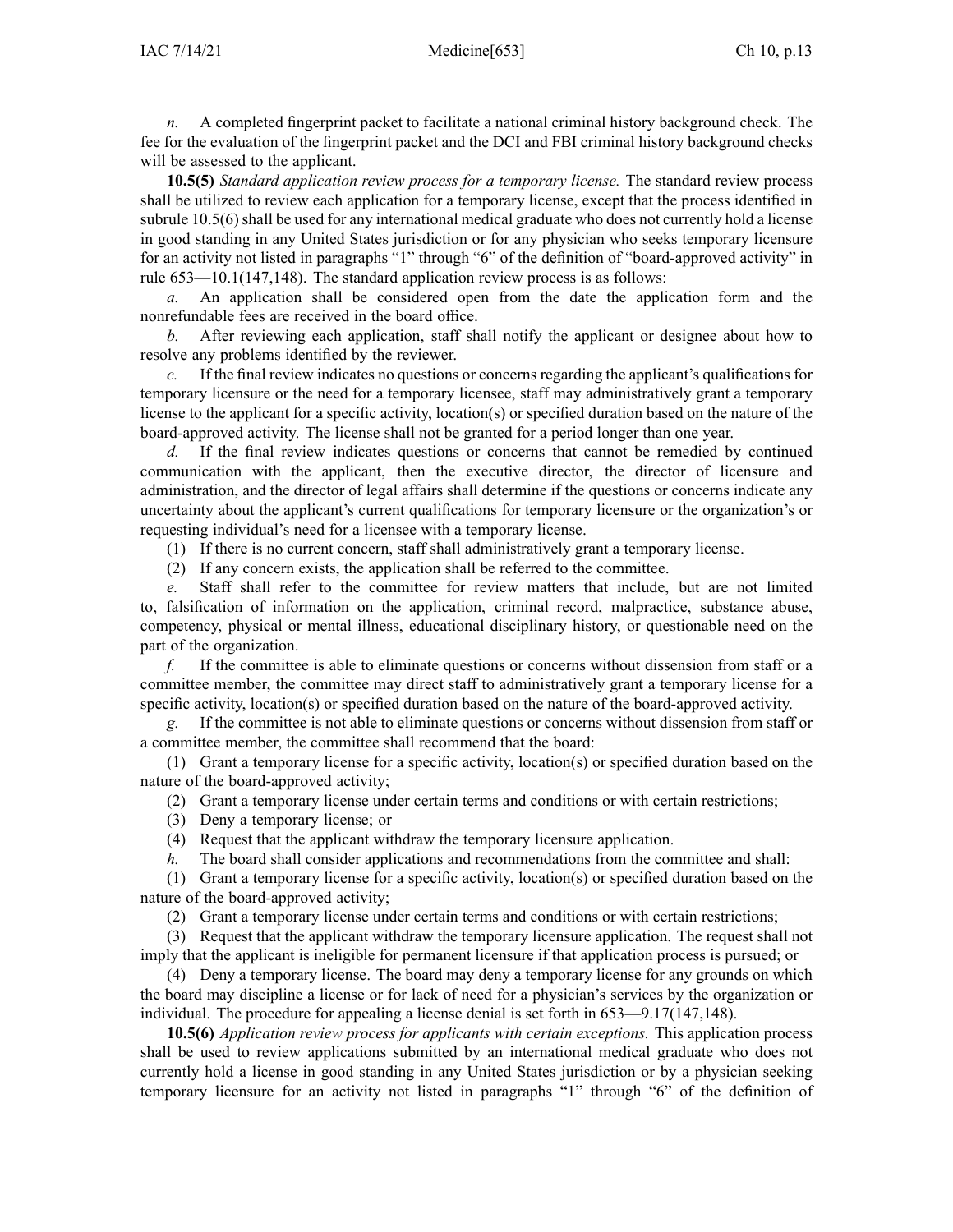"board-approved activity" in rule [653—10.1](https://www.legis.iowa.gov/docs/iac/rule/653.10.1.pdf)(147,148). Following is the application review process for applicants with exceptions:

*a.* An application shall be considered open from the date the application form and the nonrefundable fees are received in the board office.

*b.* After reviewing each application, staff shall notify the applicant or designee about how to resolve any problems identified by the reviewer.

*c.* If the final review indicates no questions or concerns regarding the applicant's qualifications for temporary licensure or the need for <sup>a</sup> temporary license, staff shall submit the application to the committee for review and recommendation to the board about whether to gran<sup>t</sup> <sup>a</sup> temporary license to the physician and whether the license should be granted for <sup>a</sup> specific activity, location(s) or specified duration based on the nature of the board-approved activity.

*d.* The board shall consider applications and recommendations from the committee and shall:

(1) Grant <sup>a</sup> temporary license for <sup>a</sup> specific activity, location(s) or specified duration based on the nature of the board-approved activity;

(2) Grant <sup>a</sup> temporary license under certain terms and conditions or with certain restrictions;

(3) Request that the applicant withdraw the temporary licensure application. The reques<sup>t</sup> shall not imply that the applicant is ineligible for permanen<sup>t</sup> licensure if that application process is pursued; or

(4) Deny <sup>a</sup> temporary license. The board may deny <sup>a</sup> temporary license for any grounds on which the board may discipline <sup>a</sup> license or for lack of need for <sup>a</sup> physician's services by the organization or individual. The procedure for appealing <sup>a</sup> license denial is set forth in [653—9.17](https://www.legis.iowa.gov/docs/iac/rule/653.9.17.pdf)(147,148).

**10.5(7)** *Temporary license application cycle.* If the applicant does not submit all materials within 90 days of the board's initial reques<sup>t</sup> for further information, the application shall be considered inactive. The board office shall notify the applicant of this change in status. An applicant whose application is inactive must reapply and submit new nonrefundable fees and <sup>a</sup> new application, documents and credentials if the applicant wishes to pursue temporary licensure.

**10.5(8)** *Renewal of <sup>a</sup> temporary license.*

*a.* When the temporary license is granted, the board shall inform the licensee that the license may be renewed within the year, if the same need for <sup>a</sup> temporary license continues. The board shall not send <sup>a</sup> notice of renewal.

*b.* To apply for renewal of <sup>a</sup> temporary license, the licensee shall submit the following:

- (1) A reques<sup>t</sup> for renewal;
- (2) The renewal fee of \$50; and

(3) Written justification for the renewal from the organization or individual seeking the applicant. Failure of the licensee to renew <sup>a</sup> license by the expiration date shall cause the license to become inactive. The individual shall not practice in Iowa until securing <sup>a</sup> permanen<sup>t</sup> medical license or until becoming eligible for <sup>a</sup> second temporary license.

[**ARC [0216C](https://www.legis.iowa.gov/docs/aco/arc/0216C.pdf)**, IAB 7/25/12, effective 8/29/12; **ARC [1187C](https://www.legis.iowa.gov/docs/aco/arc/1187C.pdf)**, IAB 11/27/13, effective 1/1/14; **ARC [5749C](https://www.legis.iowa.gov/docs/aco/arc/5749C.pdf)**, IAB 7/14/21, effective 8/18/21]

**653—10.6(17A,147,148,272C) Waiver requests.** Waiver requests shall be submitted in conformance with [653—Chapter](https://www.legis.iowa.gov/docs/iac/chapter/653.3.pdf) 3.

[**ARC [5600C](https://www.legis.iowa.gov/docs/aco/arc/5600C.pdf)**, IAB 5/5/21, effective 6/9/21]

These rules are intended to implement Iowa Code chapters [17A](https://www.legis.iowa.gov/docs/ico/chapter/17A.pdf), [147](https://www.legis.iowa.gov/docs/ico/chapter/147.pdf), [148](https://www.legis.iowa.gov/docs/ico/chapter/148.pdf), and [272C](https://www.legis.iowa.gov/docs/ico/chapter/272C.pdf).

[Filed 5/11/01, Notice 4/4/01—published 5/30/01, effective 7/4/01]

[Filed 3/14/02, Notice 1/23/02—published 4/3/02, effective 5/8/02]

[Filed 4/12/02, Notice 3/6/02—published 5/1/02, effective 6/5/02]

[Filed 6/6/02, Notice 5/1/02—published 6/26/02, effective 7/31/02]

[Filed 10/10/02, Notice 7/10/02—published 10/30/02, effective 12/4/02]

[Filed emergency 2/7/03 after Notice 1/8/03—published 3/5/03, effective 2/7/03]

[Filed 12/4/03, Notice 10/15/03—published 12/24/03, effective 1/28/04]

[Filed 7/16/04, Notice 6/9/04—published 8/4/04, effective 9/8/04]

[Filed 6/17/05, Notice 5/11/05—published 7/6/05, effective 8/10/05]

[Filed emergency 8/30/05 after Notice 7/6/05—published 9/28/05, effective 10/1/05]